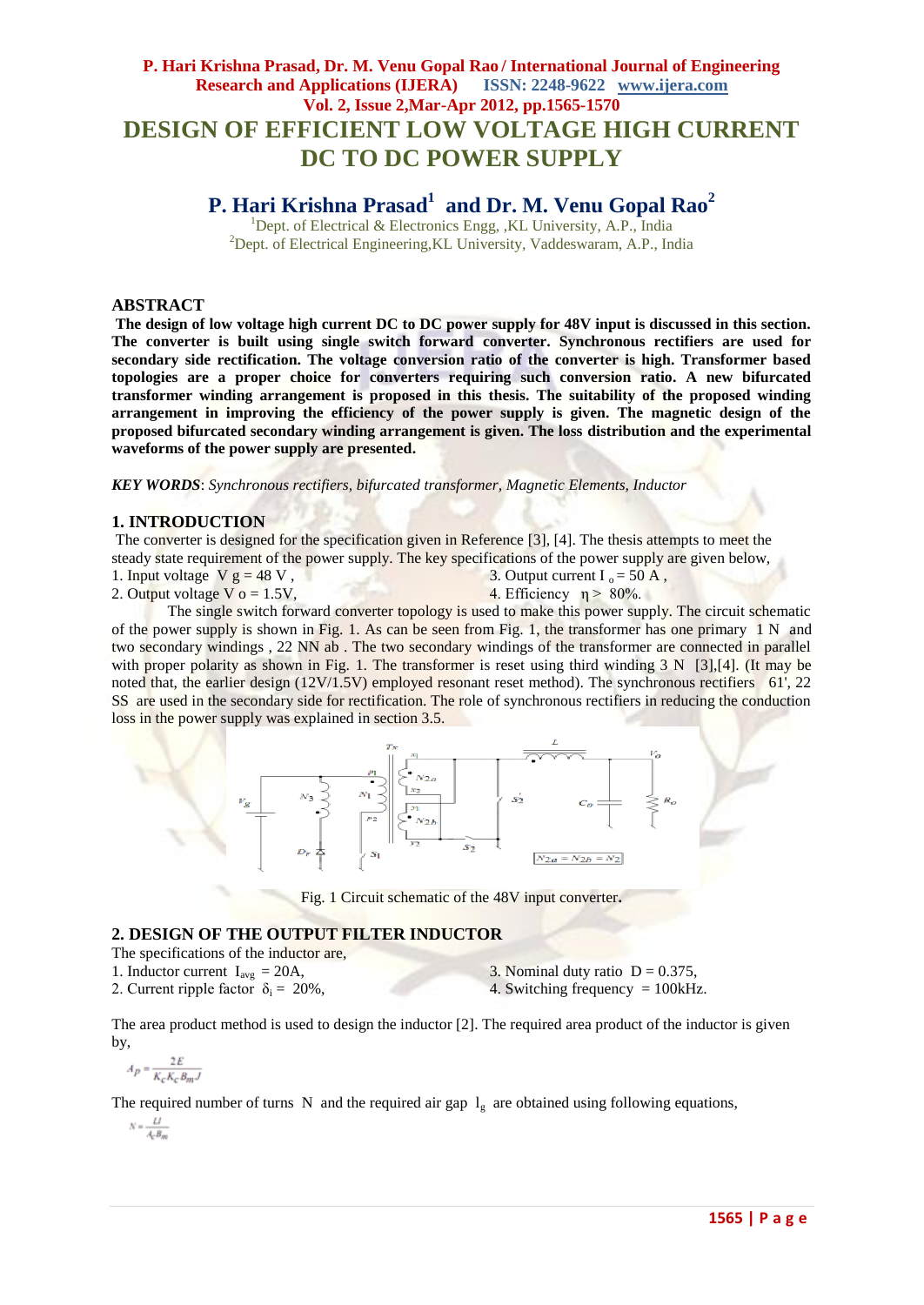$$
l_g = \frac{\mu_o A_c N^2}{L}
$$

The required inductance for the above specification is [4],

$$
L = \frac{(1 - D)R_O T_S}{\delta_i}
$$

 $L = \frac{(1 - 0.375) \times 75 \times 10^{-3} \times 10 \times 10^{-6}}{10^{6} \text{ N}}$  $= 2.34 \mu H$ 

The energy handled by the inductor is,<br> $E = \frac{1}{2}LI^2$ 

$$
=\frac{1}{2}LI
$$

$$
E = \frac{1}{2} \times 2.34 \times 10^{-6} \times (24)^2 \approx 674 \,\mu \,.
$$

The area product of the core is calculated using.

$$
A_p = \frac{2 \times 674 \times 10^{-6}}{1.1 \times 0.6 \times 0.28 \times 10^{-6} \times 6.5} \approx 1122 \, mm^2
$$

An E-I 22/6/16 core could be used. The area product of the core is  $A_p = 1478$ mm<sup>4</sup> and the core area is  $A_c =$  $78.3$ mm<sup>2</sup>. The required number of turns is obtained using Eq.

$$
N = \frac{2.34 \times 10^{-6} \times 24}{78.3 \times 0.28 \times 10^{-6}} \approx 2 \text{ Turns}
$$

The air gap length is calculated using Eq.

$$
l_g = \frac{4 \times \pi \times 10^{-7} \times 78.3 \times 10^{-6} \times (2)^2}{2.34 \times 10^{-6}} \approx 0.168 \text{mm}
$$

Air gap of 0.084mm is provided to each limb of the core.

The required cross sectional area of the winding is determined as follows,

$$
a_W = \frac{27.5}{6.5} = 4.2 \, mm^2
$$

The required cross sectional area of the winding is obtained by using four conductors in parallel. The cross sectional area of each conductor is,

$$
a_{WX} = \frac{4.2}{4} = 1.05 \, \text{mm}^2
$$

The conductor of height 0.2mm and width 5.25mm is used. The resistance of inductor winding is.

$$
R_{dc} = \frac{\rho (MLT)N}{a_W}
$$
  

$$
R_{dc} = \frac{2 \times 10^{-5} \times 60 \times 3}{4.2} = 0.86 m\Omega
$$

 $4.2$ The copper loss in the inductor winding is given below,

$$
P_{Cu} = I_{rms}^2 R_{dc}
$$

 $P_{cu} \simeq 416mW$ 

To ease the manufacturing of the windings, the number of turns of the inductor is reduced. Using a bigger core reduces the number of turns. A modified E 43/10/28 core is used. The E 43/10/28 core is shown in Fig. 2. The core dimensions are shown in figure.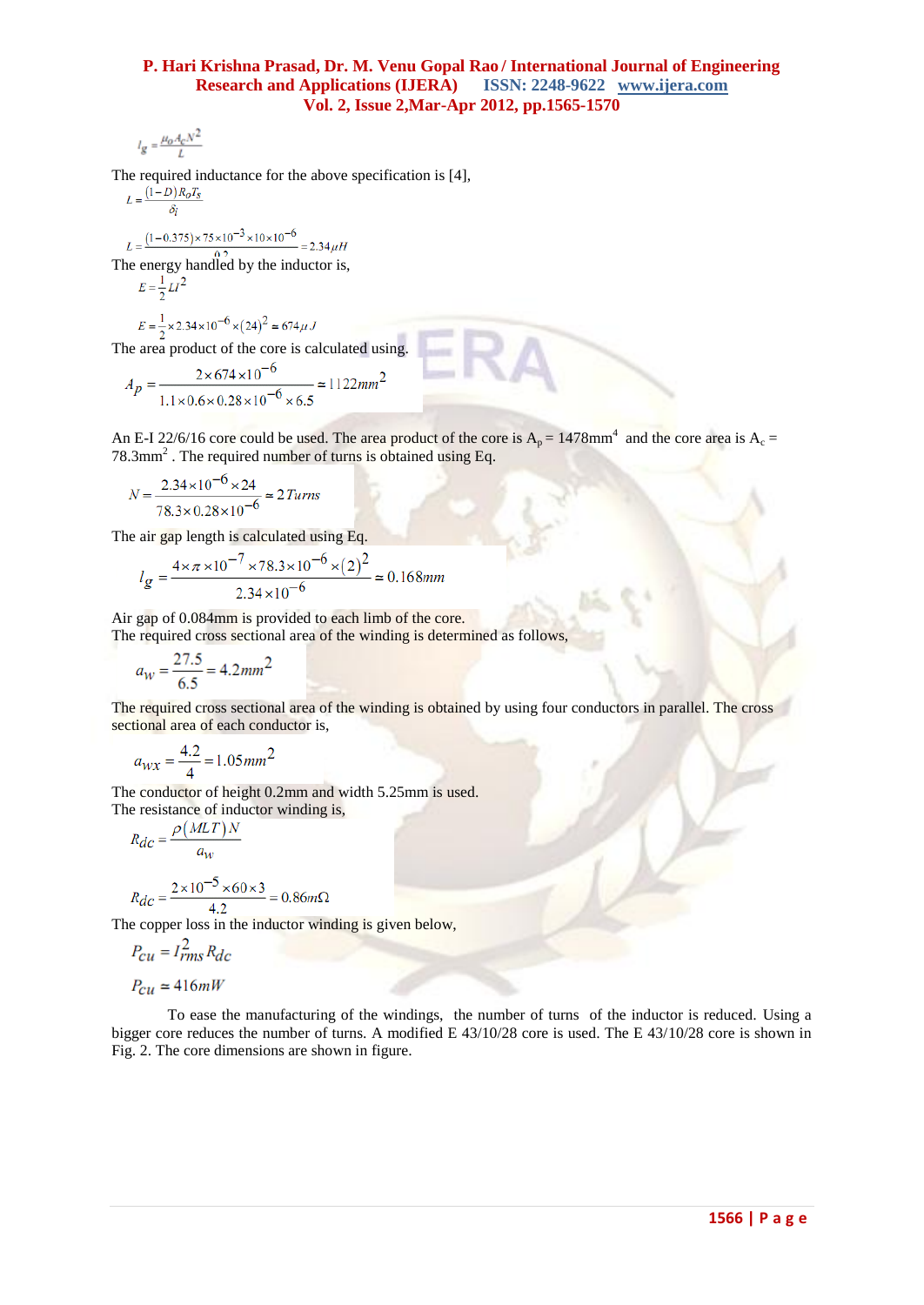$8.1mm$ 



Fig. 3. E 43/10/28 core modified as U 25/10/28 core

 $26.25mm$ 

The modified U-U 25/10/28 core has the area product of  $A_p = 24240$  mm<sup>4</sup> and the core area is  $A_c = 112.5$  mm<sup>2</sup>. The current ripple factor in the inductor is increased to  $\delta_1$  =0.3. The required inductance for the modified current ripple is  $L = 1.25 \mu H$ .

The number of turns of the inductor is calculated using.

 $N = \frac{1.25 \times 10^{-6} \times 23}{112.5 \times 0.28 \times 10^{-6}} \approx 1$  Turn

The air gap length is calculated usin.

$$
l_g = \frac{4 \times \pi \times 10^{-7} \times 112.5 \times 10^{-6} \times (1)^2}{1.25 \mu H} = 0.113 mm
$$

Air gap 0.05mm is provided to each limb of the core.

The operating current density of the winding is  $J = 2.65$ A/mm<sup>2</sup>. The copper loss in the windings is Pcu = 60 mW. The core loss in the inductor is  $P_e = 0.17W =$ .

#### **2.1 DESIGN OF THE FORWARD CONVERTER**

The forward converter is designed for the following specification.

- 1. Input voltage  $V_g = 48V$ ,
- 2. Output voltage  $\overline{V}_0 = 1.5 \text{ V}$ ,
- 3. Output current  $I_0 = 20A$ ,
- 4. ripple factor  $\delta_i = 30\%$ .
- 5. Output voltage ripple factor  $\delta_y = 1\%$ ,
- 6. Switching frequency  $= 100$  kHz.

For the above specification the required value of filter elements are,

- 1. Output filter inductance  $L_0 = 1.25 \mu H$ ,
- 2. Output filter capacitance  $C_0 = 7x220 \mu F$ .

The output filter capacitance is selected based on the voltage ripple and the ripple current rating of the capacitor. The output voltage of the converter is given by,

$$
\frac{1^{\mathbf{S}} = \frac{1}{h0 \cdot u0 \cdot v}}{h_0 = \frac{1}{2} \frac{N_2}{N_1} DFg}
$$

In forward converters, which use conventional transformer winding arrangements, the output voltage is given by  $M_{\rm m}$ 

$$
V_O = \frac{N_2}{N_1} DV_g
$$

The constant (12) in our converter is introduced on account of the proposed bifurcated winding arrangement . The main advantage of the proposed secondary winding arrangement is, that it requires only the half the number of turns of any one of the winding to get the same turns ratio.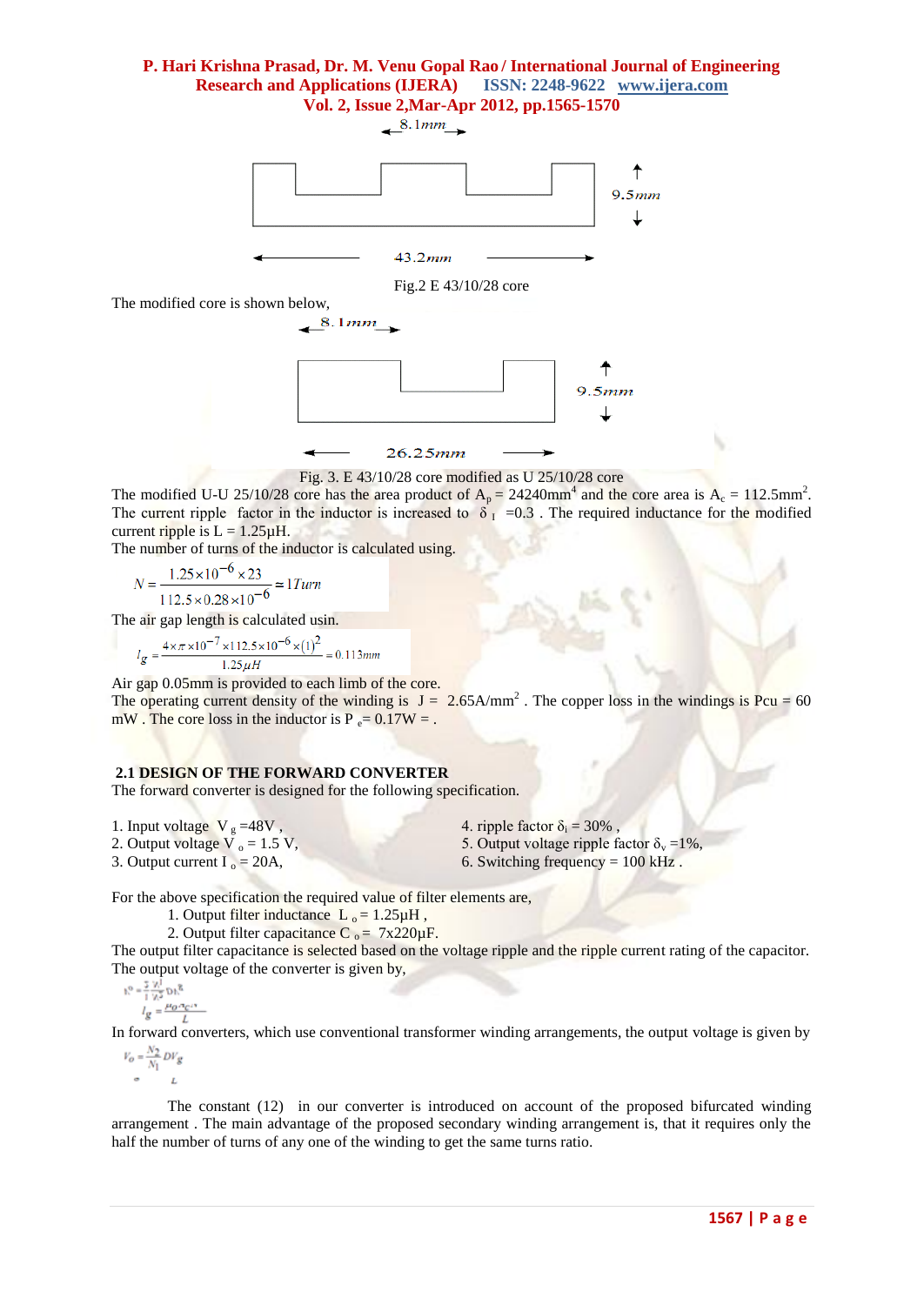For the above voltage specification, the turns ratio of the transformer is  $\frac{N2}{N1} = \frac{1}{6}$  $\frac{1}{6}$  and the nominal operating duty ratio is  $D = 0.375$ 

A prototype power supply was built for the following specifications,

1. Input voltage  $V_g = 48V$  (nominal),

- 2. Output voltage  $\overline{V}_0 = 1.5V$  (nominal),
- 3. Output current  $I_0 = 20A$ (nominal).

A typical condition (as measured) is given below,

| Input voltage | Output voltage | Input current | Output current | Efficiency |
|---------------|----------------|---------------|----------------|------------|
|               |                | in            |                |            |
| 48V           |                | 0.765A        | 19.6.4         | 80%        |



#### **2.2 EXPERIMENTAL RESULTS**

The experimental results of the prototype are given in this section. It is expected that, in future the operating voltage of all CPU's will still reduce. Therefore, to validate the suitability of the proposed power converter configuration, the power supply was tested at output voltages less than 1.5V and the obtained efficiency shown.

The efficiency of the converter (without the gate drive loss) for the output voltages 1.5V, 1.25V, 1V for various outputs current is given in Figs respectively. The key voltage and current waveforms of the power supply for 1.5V output are given in



Fig. 6. % Efficiency Vs Output current [A] for output voltage =  $1V$ 

The measured ripple in the output voltage is  $1\%$  (2.2%) > of the output voltage. This is higher than the specified steady state ripple voltage. The specified ripple voltage can be achieved by using a high frequency low ESR capacitor.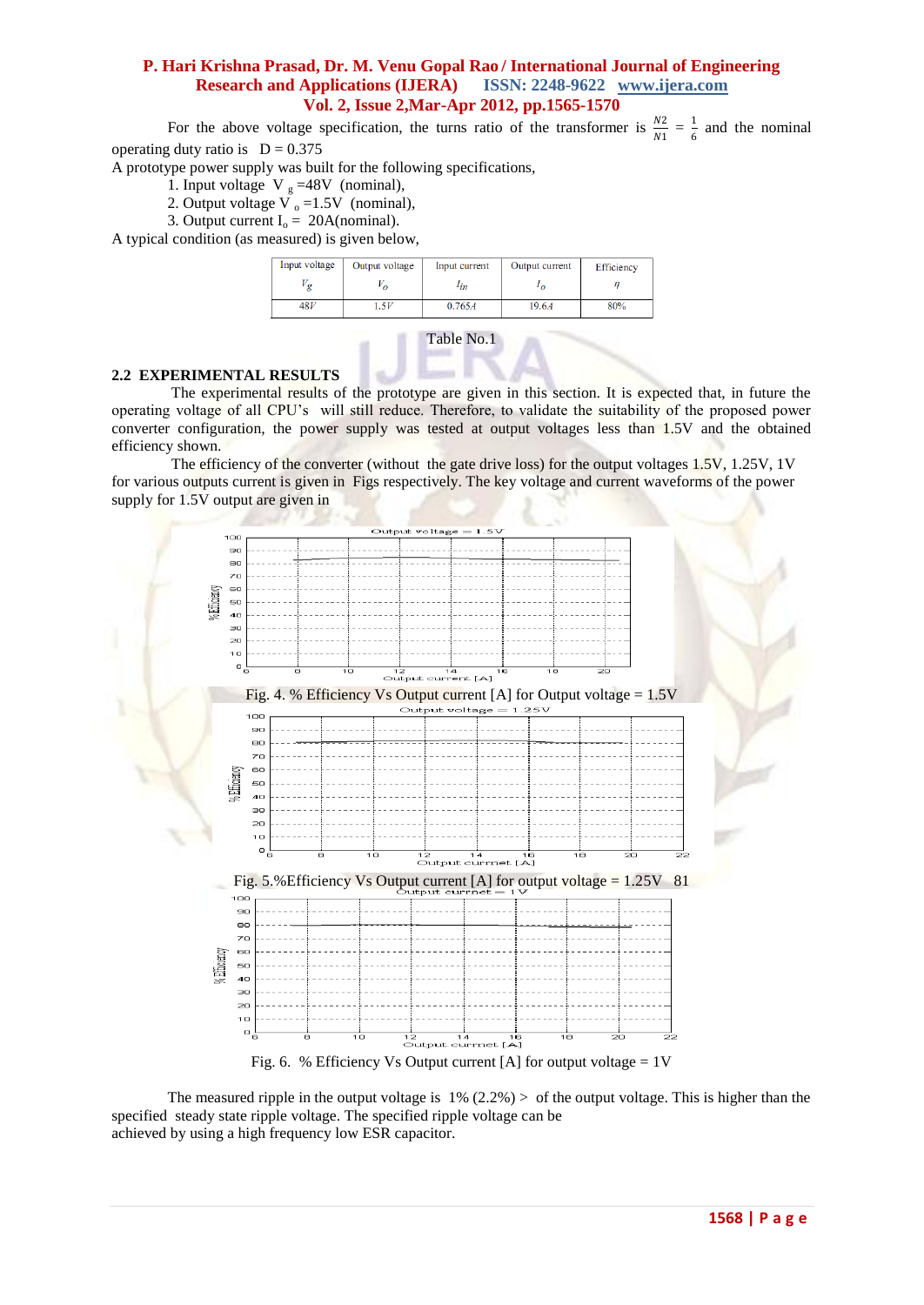## **5. SUMMARIES**

Design methodology for converter requiring large voltage conversation ratio is demonstrated for a 48V input power supply. A new bifurcated secondary winding arrangement is proposed for such applications. The advantages of the proposed transformer winding arrangement over the conventional winding arrangement are,

- $\geq$  Large voltage transformation ratio with less number of primary winding turns,
- $\triangleright$  Less volume of the core for same VA rating compared to other winding arrangements.

The design methodology for the proposed winding arrangement is given. The same is validated by experiment. The loss distribution in the converter is presented. The forward converter used in this power supply is reset using third winding reset method.

#### **6. CONCLUSION**

The basic objective of this thesis was to develop highly efficient DC to DC converter for low voltage, high current applications. Design methods to increase the efficiency of the power supply without using any soft switching techniques were proposed and verified through two prototype converters.

Two circuit configurations were proposed for 12V and 48V input voltage specification for the CPU power supplies respectively. They are,

- 1. Interleaved forward converter with coupled inductor for 12V input power supply,
- 2. Forward converter using bifurcated secondary winding arrangement for 48V input power supply.

The organization of this thesis are given as follows,

In chapter 2, the general magnetic design principles for low voltage, high current converters were discussed. The method for selecting proper core material, core shape and the physical dimensions of the conductor suitable for such applications is given. The advantages of planar magnetic devices for low voltage, high current power supply is presented. An analytical method for selecting the current density in the conductors to limit the copper loss is proposed and used. The manufacturing method for planar windings of both low current (primary) and high current (secondary) windings are outlined.

The design methodology for 12V input power supply is discussed in chapter 3. The power supply is made with two forward converters operating in parallel with coupled output filter inductor. The interleaved gating method for the converters is employed. The advantage of interleaved gating scheme in reducing the stress on the filter elements is highlighted. The role of synchronous rectifier to increase the efficiency of low voltage, high current power supplies is presented. The loss based design method for the magnetic elements is proposed and carried out. The loss distribution in the power supply is presented. The forward converter transformer is reset using the resonant reset method. This reset method makes use of the parasitic elements of the converter. The analytical expression for the resonant reset method is given in the appendix. The simulation and experimental results are also presented for the reset method.

In chapter 4, design methodology for converter requiring large voltage conversation ratio is demonstrated for a 48V input power supply. A new bifurcated secondary winding arrangement is proposed for such applications. The advantages of the proposed transformer winding arrangement over the conventional winding arrangement are,

- Large voltage transformation ratio with less number of primary winding turns,
- $\triangleright$  Less volume of the core for same VA rating compared to other winding arrangements.

The design methodology for the proposed winding arrangement is given. The same is validated by experiment. The loss distribution in the converter is presented. The forward converter used in this power supply is reset using third winding reset method.

In general, in the thesis the power supplies are designed using following guidelines. 1. Loss based design of magnetic elements

The core loss and the copper loss in the magnetic elements are selected based on the maximum allowable loss in them. There need not be any direct rule in selecting the maximum operating flux density and maximum operating current density. The loss distribution in each magnetic element is designer's choice. 2. Reduction of the switching loss

The switching loss in the converter are reduced by,

- a. Operating the converter at high duty cycle,
- b. Reducing the switching times.